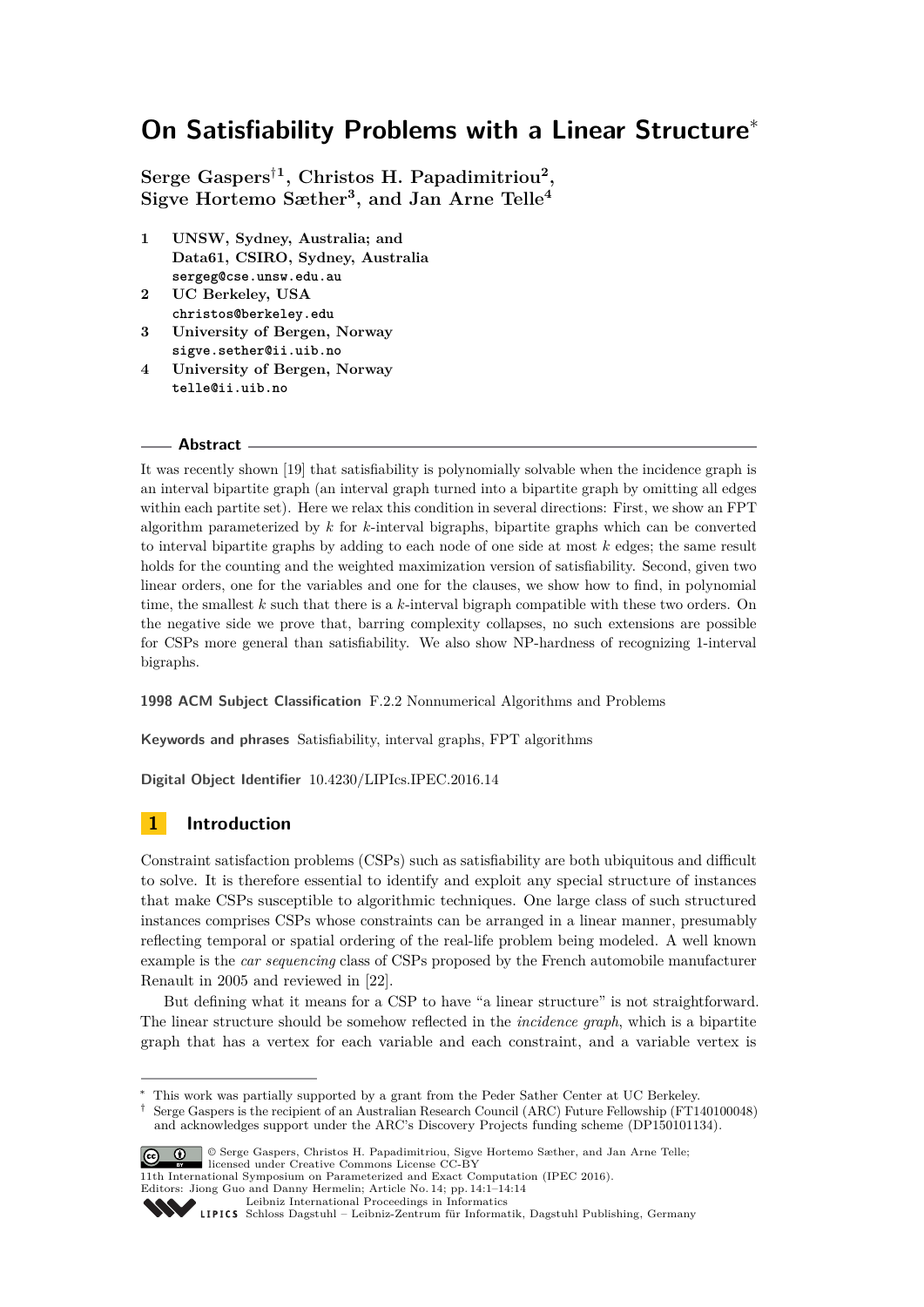### **14:2 On Satisfiability Problems with a Linear Structure**

adjacent to a constraint vertex if the corresponding variable occurs in the corresponding constraint. Previous work has considered satisfiability instances with incidence graphs of bounded treewidth or bounded cliquewidth [\[6,](#page-12-1) [16,](#page-12-2) [20,](#page-13-2) [21,](#page-13-3) [23\]](#page-13-4). Instances that are in some sense close to efficiently solvable instances have been studied in terms of backdoors [\[8,](#page-12-3) [24\]](#page-13-5), in particular for CNF formulas that have a small number of variables whose instantiations give formulas of bounded treewidth [\[9\]](#page-12-4). An important special case of bounded treewidth is bounded pathwidth, a measure of how path-like a graph is and a strong indication of linear structure. Bounded cliquewidth is a stronger notion, in which the graph's cliques have a linear structure.

Recently another direction for defining linear structure in CSPs was proposed, based in a time honored graph-theoretic conception of linear structure: *interval graphs,* the intersection graphs of intervals on the line. Interval graphs are a well-known class of graphs, going back to the 1950s, used to model temporal reasoning [\[10\]](#page-12-5), e.g. in resource allocation and scheduling [\[1\]](#page-11-0). However, the incidence graphs we care about are bipartite, and the only connected interval graphs that are bipartite are trees. A bipartite version of interval graphs was introduced by Harary et al. in 1982 [\[12\]](#page-12-6): An *interval bigraph* is, informally, a bipartite  $graph<sup>1</sup>$  $graph<sup>1</sup>$  $graph<sup>1</sup>$  in which each vertex is associated with an interval, and there is an edge between two vertices *on different sides* if and only if the corresponding intervals intersect. Interval bigraphs form a natural and fairly rich class of bipartite graphs, containing, e.g., all bipartite permutation graphs, which have been shown to have unbounded cliquewidth and thus also unbounded treewidth and pathwidth [\[2\]](#page-11-1).

Interval bigraphs have been studied quite extensively, and several important facts are known about them. First, they can be recognized in polynomial time: In 1997 Müller gave an algorithm with running time  $\mathcal{O}(|V||E|^6(|V|+|E|)\log|V|)$  [\[14\]](#page-12-7), and a 2012 technical report [\[17\]](#page-12-8) gives an algorithm with running time  $\mathcal{O}(|V|(|E|+|V|))$ . Importantly, Hell and Huang [\[13\]](#page-12-9) gave in 2004 a useful alternative characterization of interval bigraphs as all bipartite graphs whose set of vertices can be ordered on the line so that the set of neighbors of each vertex coincides with an interval whose high end is the position of the vertex (see Lemma [2](#page-2-0) below for the formal statement).

Interval bigraphs constitute a natural basis for identifying an important class of CSPs possessing a linear order: Define *an interval CSP* as a CSP whose variable-constraint incidence graph is an interval bigraph. In [\[19\]](#page-12-0) a general dynamic programming approach to solving a class of CSPs was developed, and one consequence of that framework is that satisfiability – even weighted MAXSAT and #SAT – on interval CNF formulae with *m* clauses and *n* variables can be solved in time  $\mathcal{O}(m^3(m+n))$  (stated as Theorem [3](#page-3-0) below). See also the work of Brault-Baron et al [\[3\]](#page-11-2) which sets out the wider context of the results of [\[19\]](#page-12-0).

The present work is about extending Theorem [3](#page-3-0) in several natural directions:

- **1.** Many CSPs are not interval CSPs. Can the definition of interval CSPs be extended usefully, so that a limited number of "faults" in the interval structure of CSPs is tolerated by polynomial time algorithms?
- **2.** In a variety of applications there is a natural linear ordering of both variables and constraints, but not of their union. One well-studied application is car sequencing [\[22\]](#page-13-0), where sliding-window constraints [\[18\]](#page-12-10) naturally come with an ordering of the variables and the constraints. In other temporal or scheduling settings, variables can be ordered according to the discrete timestep they are relevant to. Even when one is only given an ordering of the variables, one can greedily order the constraints; for example by their

<span id="page-1-0"></span><sup>1</sup> We use "bigraph" and "bipartite graph" interchangeably.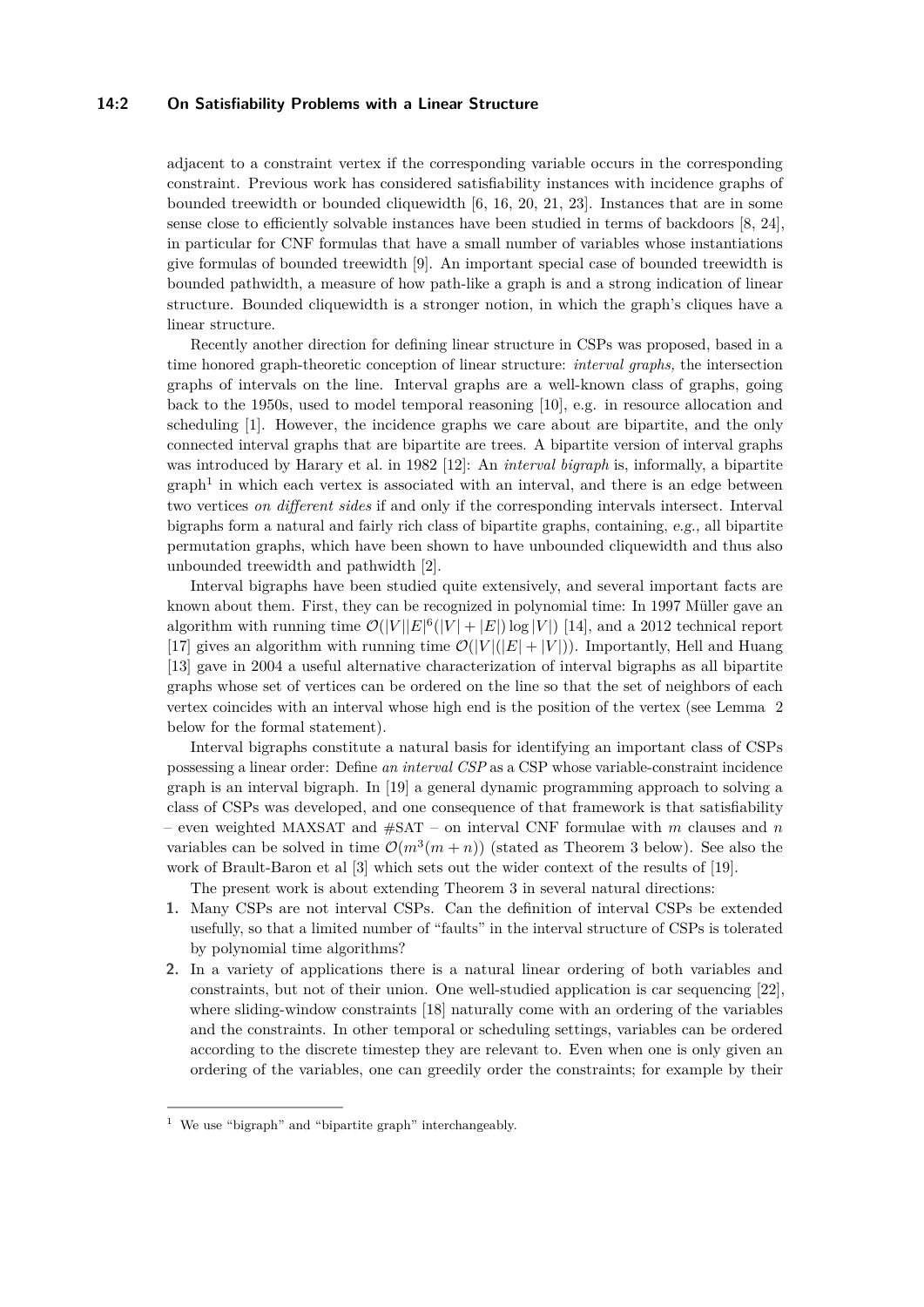earliest variable in the variable-ordering or more domain-dependent methods. Under what circumstances is it possible to merge these two linear orders into one, so that the resulting bipartite graph is an interval bigraph?

- **3.** If an order as in (2) above does not exist, can at least a merged order be found so the resulting bipartite graph is as close as possible (presumably in some algorithmically useful sense as in (1) above) to an interval bigraph?
- **4.** Finally, to what extent can these algorithmic results be extended to CSPs beyond satisfiability?

In this paper we address and largely resolve these questions. In particular, our contributions are the following:

- **1.** We define a useful measure of how much the incidence graph of a CSP instance differs from an interval bigraph: The smallest number *k* such that the incidence bigraph becomes interval if each constraint vertex of the bigraph has at most *k* edges added to it. Deciding if  $k \leq 1$  is NP-hard (Theorem [6\)](#page-3-1) but we show (Theorem [9\)](#page-3-2) that given an ordering certifying a value of *k* such instances of satisfiability with *m* clauses and *n* variables can be solved in  $\mathcal{O}(m^3 4^k(m+n))$  time. Ditto for MAXSAT and #SAT; the exponential dependence on *k* is, of course, expected.
- **2.** We give a simple characterization of when two linear orders, one for constraints and one for variables, can be merged so that the resulting total order satisfies the Hell-Huang characterization of interval bigraphs.
- **3.** We also show that, if no such merging is possible, we can find in polynomial time through a greedy algorithm – the minimum  $k$  such that the incidence graph becomes interval with the addition of at most *k* edges to each constraint vertex. Hence, in the case of satisfiability, if this minimum is bounded then polynomial algorithms result.
- **4.** Finally, we show that the approach in (1) above which started us down this path does not work for general CSPs, in that CSP satisfiability is intractable even when the incidence graph has the same favorable structure as in (1), with bounded *k* (Theorem [10\)](#page-4-0).

### **Definitions and Background**

Since we mostly deal with satisfiability, we denote our bipartite graphs as  $G = (c1a, var, E)$ , where cla stands for clauses and var for variables.

 $\triangleright$  **Definition 1.** A bipartite graph  $G = (c1a, var, E)$  is an *interval bigraph* if every vertex can be assigned an interval on the real line such that for all  $x \in \text{var}$  and  $c \in \text{cla}$  we have  $xc \in E$  if and only if the corresponding intervals intersect. A Boolean formula in conjunctive normal form (CNF) is called an *interval CNF formula* if the corresponding incidence graph (cla the clauses, var the variables, *E* the incidences) is an interval bigraph.

A most interesting alternative characterization of interval bigraphs by Hell and Huang [\[13\]](#page-12-9) is stated here, expressed in terms of interval CNF formulas.

<span id="page-2-0"></span>▶ **Lemma 2** ([\[13\]](#page-12-9)). *A CNF formula is an interval CNF formula if and only if its variables and clauses can be totally ordered (indicated by <) such that for any variable x appearing in a clause C:*

- **1.** *if*  $x'$  *is a variable and*  $x < x' < C$  *then*  $x'$  *also appears in*  $C$ *, and*
- **2.** *if*  $C'$  *is a clause and*  $C < C' < x$  *then x also appears in*  $C'$ *.*

We call an ordering of the variables and clauses of an interval CNF formula satisfying the lemma an *interval ordering*. Interval bigraphs can be recognized in polynomial time [\[14\]](#page-12-7), see also [\[17\]](#page-12-8).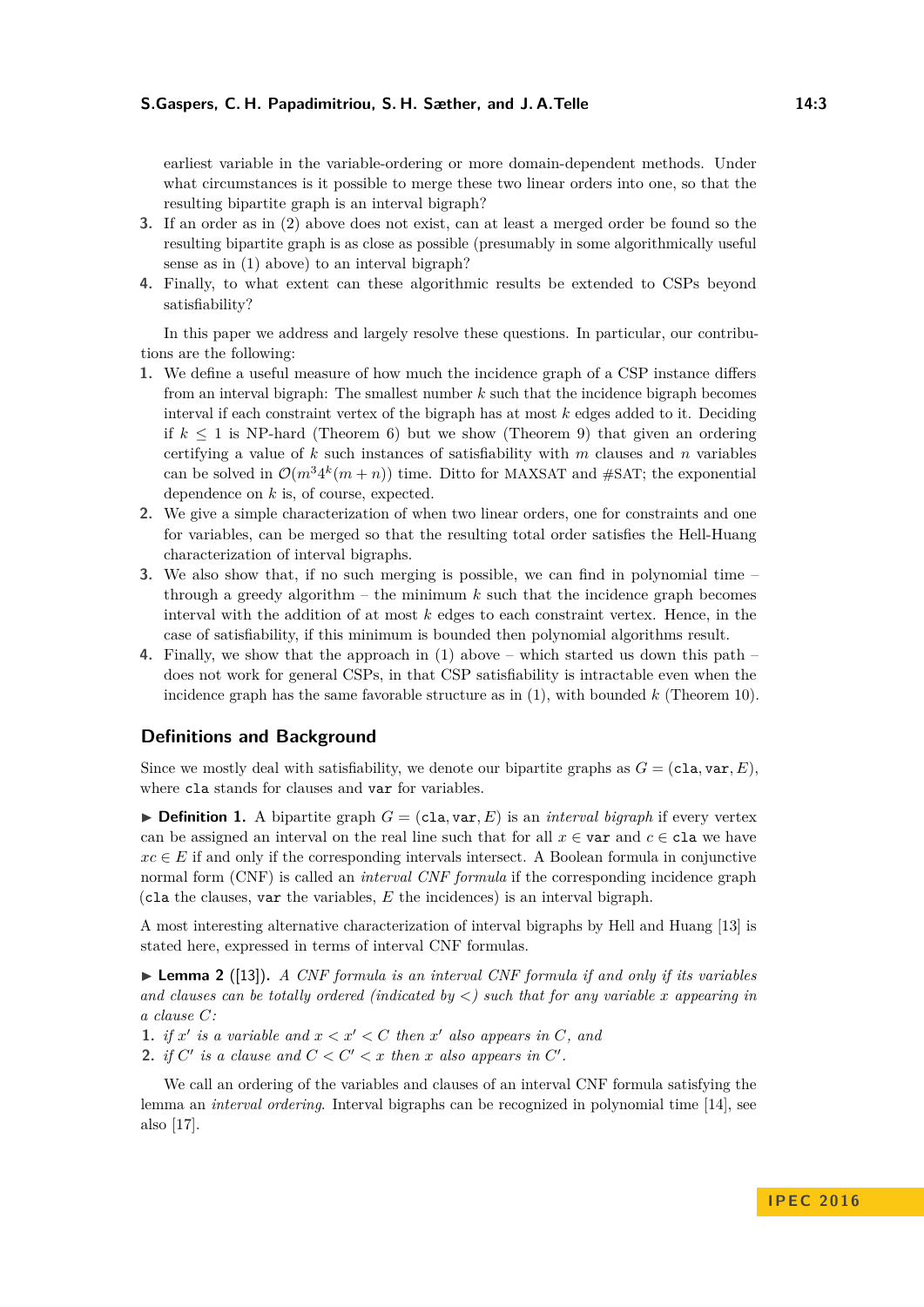### **14:4 On Satisfiability Problems with a Linear Structure**

# **2 k-interval Bigraphs**

Recent work has articulated efficient algorithms in the dynamic programming style for interval CNF formulae.

<span id="page-3-0"></span>I **Theorem 3** ([\[19\]](#page-12-0))**.** *Given an interval CNF formula on n variables and m clauses and an interval ordering of it,*  $#SAT$  *and weighted* MAXSAT *can be solved in time*  $\mathcal{O}(m^3(m+n))$ *.* 

Combining Theorem [3](#page-3-0) with the recognition algorithm of [\[14\]](#page-12-7) gives the following:

I **Corollary 4.** *Given a CNF formula, it can be decided if it is an interval CNF formula, and if so* #*SAT and weighted* MaxSAT *can be solved in polynomial time.*

We want to generalize this result to a larger class of formulae. To this end we introduce the following graph classes and formula classes, parametrized by  $k \geq 1$ .

<span id="page-3-3"></span> $\triangleright$  **Definition 5.** A bipartite graph  $G = (c1a, var, E)$  is a *k*-interval bigraph if we can add at most *k* edges to each vertex in cla such that the resulting bipartite graph is an interval bigraph. A CNF formula is called a *k-interval CNF formula* if its incidence graph (with clause vertices being cla) is a *k*-interval bigraph.

Note that 0-interval bigraphs are the interval bigraphs, and 1-interval bigraphs allow as many exceptions (added edges) as there are clauses. Unfortunately, the recognition problem for *k*-interval bigraphs becomes hard, already when  $k = 1$ . The proof is by reduction from the strongly NP-hard 3-PARTITION problem and is given in Section [5.](#page-9-0)

<span id="page-3-1"></span> $\triangleright$  **Theorem 6.** *Given a bipartite graph G and an integer k*, deciding if *G is a k*-interval *bigraph is NP-hard, even when*  $k = 1$ .

The alternative characterization of Lemma [2](#page-2-0) can be extended to *k*-interval bigraphs.

<span id="page-3-4"></span>I **Lemma 7.** *A CNF formula is a k-interval CNF formula if and only if its variables and clauses can be totally ordered such that for any clause C there are at most k variables x not appearing in C where either*

**1.** *a variable*  $x'$  *appears in*  $C$  *with*  $x' < x < C$ *, or* 

**2.** *x* appears in a clause  $C'$  with  $C' < C < x$ .

**Proof.** The lemma follows directly from Definition [5](#page-3-3) and Lemma [2.](#page-2-0)

 $\triangleright$  **Definition 8.** For a *k*-interval CNF formula we call a total ordering of the kind guaranteed by Lemma [7](#page-3-4) a *k*-interval ordering.

Our first algorithmic result is that, given a *k*-interval ordering of a *k*-interval CNF formula, #SAT and MaxSAT can be solved via a fixed-parameter tractable (FPT, see [\[4\]](#page-12-11)) algorithm parameterized by *k*.

<span id="page-3-2"></span> $\triangleright$  **Theorem 9.** *Given a CNF formula and a k-interval ordering of it, we solve*  $\#SAT$  *and weighted* MAXSAT *in time*  $\mathcal{O}(m^3 4^k(m+n))$ *.* 

**Proof.** The full proof for #SAT and weighted MAXSAT is given in Section 4; here we give a straightforward construction establishing a weaker result for satisfiability only.

The basic observation is that the satisfiability of a CNF formula is not affected if a clause *C* is replaced by a particular set of clauses, defined next. Take any set  $S_C$  of  $\ell \geq 0$  variables not occurring in *C*, and replace *C* with the  $2^{\ell}$  clauses of the form  $(C \vee D_j)$  :  $j = 1, \ldots, 2^{\ell}$ , where  $D_j$  ranges over the  $2^{\ell}$  possible clauses containing the variables in  $S_C$ . It is easy to see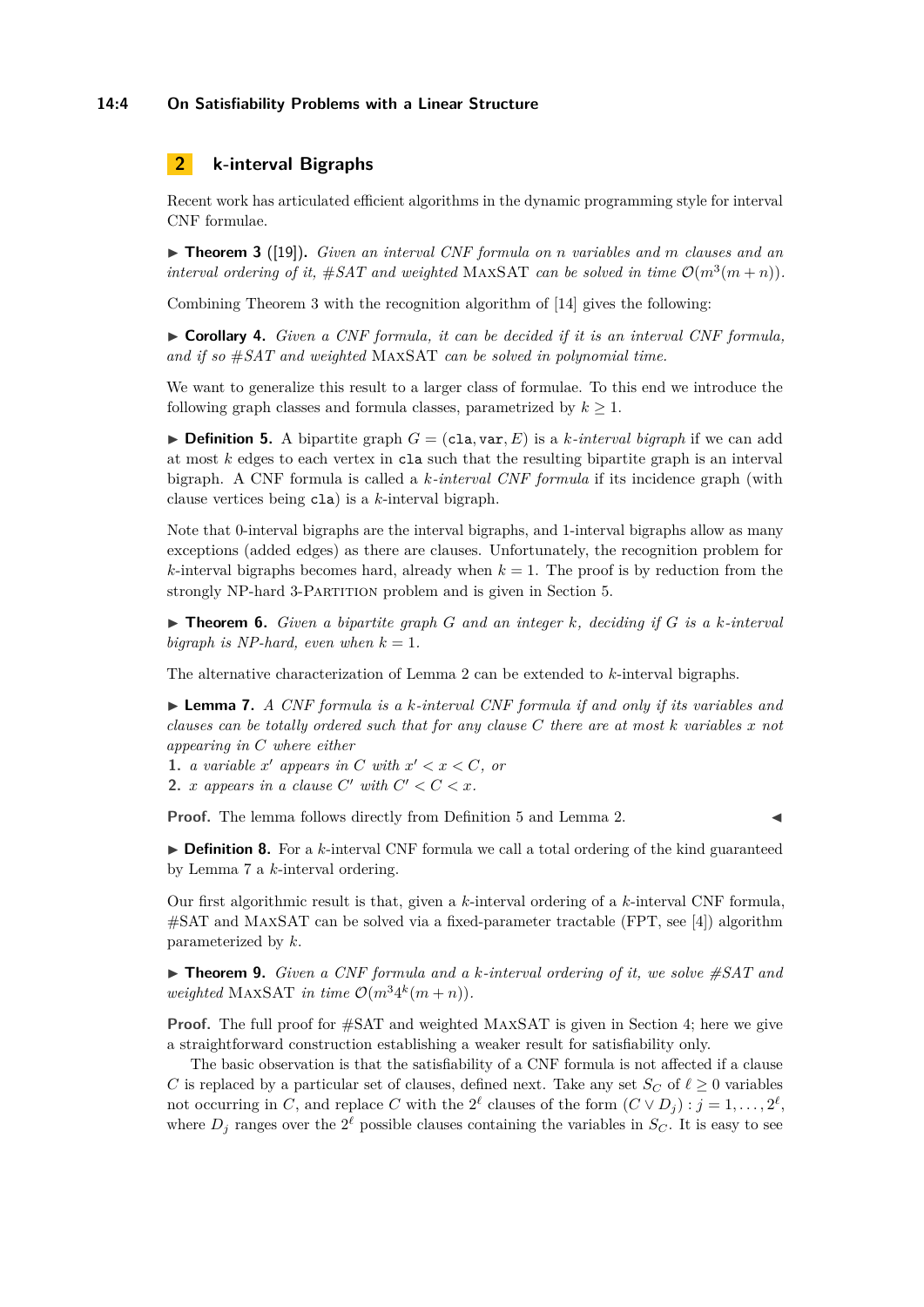#### **S.Gaspers, C. H. Papadimitriou, S. H. Sæther, and J. A.Telle 14:5**

that a truth assignment satisfies the new formula if and only if it satisfied the original one. It is further clear that the satisfiability of the formula remains unaffected if all clauses are so replaced, for different sets of variables and  $\ell > 0$ . Finally, if a CNF formula is *k*-interval, then it has such an equivalent variant whose incidence graph is an interval bigraph. An FPT algorithm (albeit for SAT only and with running time  $\mathcal{O}(m^3 8^k (m 2^k + n))$  instead of  $\mathcal{O}(m^3 4^k(m+n))$  follows by applying Theorem [3.](#page-3-0)

We next show that the *k*-interval structure is not helpful for general CSPs:

<span id="page-4-0"></span>▶ **Theorem 10.** *Given a CSP instance I* with variable-constraint incidence graph *G* and *an interval bigraph G*<sup>0</sup> *obtained from G by adding at most k edges to each constraint vertex, deciding the satisfiability of I is W*[1]*-hard parameterized by k.*

**Proof.** Gottlob and Szeider [\[11\]](#page-12-12) observed that CSP is *W*[1]-hard parameterized by the number of variables, recasting a W[1]-hardness proof for conjunctive queries in databases [\[15\]](#page-12-13) to CSPs. The reduction is from clique, where for a graph  $G = (V, E)$  and an integer parameter  $k$ , the question is whether there is a clique of size  $k$  in  $G$ , i.e., a set of  $k$  pairwise adjacent vertices. In the language of CSPs, their reduction construct a CSP with *k* variables  $x_1, \ldots, x_k$ , each with domain *V*. Intuitively, variable  $x_i$  represents the *i*th vertex of the clique we are looking for. For each pair of variables  $x_i, x_j$  with  $i \neq j$ , add a constraint with scope  $(x_i, x_j)$  whose constraint relation contains  $(u, v)$  iff  $uv \in E$ . Now, the CSP has a solution iff *G* has a clique of size *k*. Given a CSP instance with *k* variables, we can turn its incidence graph into an interval bigraph by adding all possible edges between variables and constraints. This creates a complete bipartite graph and adds at most *k* edges to each constraint vertex.

# **3 Merging Linear Orders**

Theorem [10](#page-4-0) tells us that our ambition for new algorithmic results based on the concept of *k*-interval bigraph should be limited to CSPs of the satisfiability kind, while Theorem [6](#page-3-1) suggests that the new concept of *k*-interval bigraph can only extend the class of solvable problems either in special cases, or indirectly, in specific contexts. In this section we derive an algorithmic result of the latter type.

Suppose that the real life situation modelled by the CNF formula has linearly ordered clauses, and linearly ordered variables, but there is no readily available linear order for both. That is, we assume the input comes with two linear orderings, one for the variables and one for the clauses. We wish to find the minimum value of *k* such that there exists a *k*-interval ordering compatible with both.

**Problem**: Merging to minimum *k*-interval bigraph ordering

**Input**: Bipartite graph  $G = (c1a, var, E)$ , a total order of cla, and a total order of var **Output**: The minimum *k* such that we can merge the two orders into a *k*-interval ordering of cla ∪ var.

Consider first the case  $k = 0$ .

I **Lemma 11.** *If a formula is given with variable ordering, clause ordering, and incidences containing one of the obstructions in Figure [1,](#page-5-0) then it cannot be merged into an interval bigraph ordering.*

**Proof.** Consider the left-hand obstruction in Figure [1.](#page-5-0) We cannot insert *z* after *C*, since we get *A < C < z* violating Condition 2 in Lemma [2.](#page-2-0) On the other hand, we cannot insert *z* before *C*, since we get  $x < z < C$  violating Condition 1 in Lemma [2.](#page-2-0)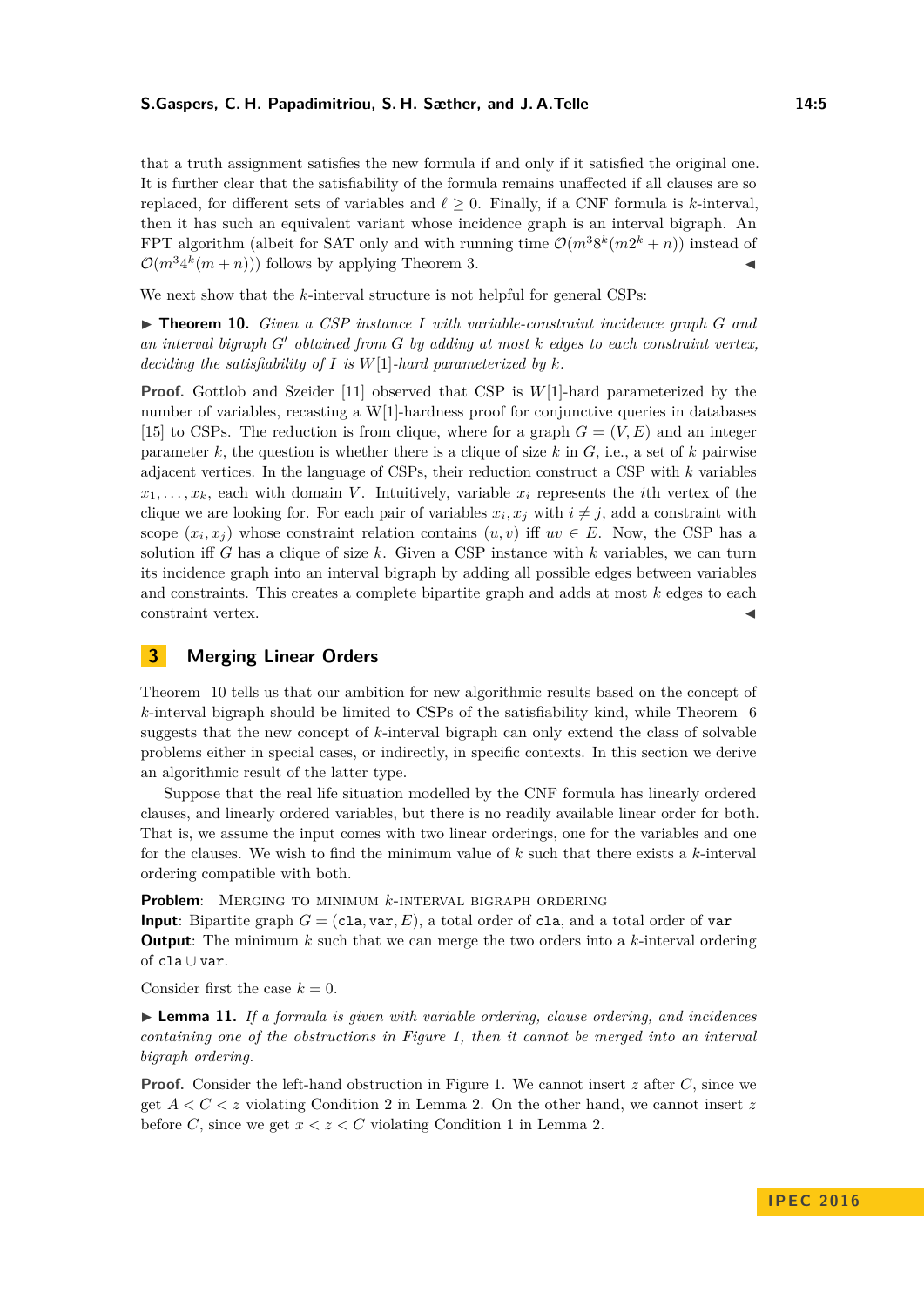<span id="page-5-0"></span>

<span id="page-5-1"></span>**Figure 1** Obstructions to merging into an interval bigraph ordering: variables ordered  $x < y < z$ , clauses  $A \leq B \leq C$ , with solid lines indicating edges of the incidence graph and dotted lines indicating non-edges, with remaining possibilities being any combination of edges or non-edges.



**Figure 2** Consider the above input, with non-incidences indicated by non-edges. The bold edges and gray nodes show two overlapping obstructions as on the right side of Figure [1.](#page-5-0) Applying Lemma [2](#page-2-0) these obstructions can be fixed in at least two ways: adding edge *c*2*x*4 by positioning  $c$ 3  $<$  *x*2; or adding edges *c*3*x*2 and *c*3*x*3 by positioning *c*2  $>$  *x*4. In this last case a new obstruction appears, see Figure [3.](#page-6-0)

Consider the right-hand obstruction in Figure [1.](#page-5-0) We cannot insert *z* after *B*, since we get *A < B < z* violating Condition 2 in Lemma [2.](#page-2-0) On the other hand, we cannot insert *y* before *C*, since we get  $x < y < C$  violating Condition 1 in Lemma [2.](#page-2-0) Thus, since  $B < C$  this leaves no place to insert *z* without violating Lemma [2.](#page-2-0)

It turns out that, if there are no obstructions as in Figure [1](#page-5-0) then Merging to minimum  $k$ -INTERVAL BIGRAPH ORDERING has a solution with  $k = 0$ . Thus, for any instance where the solution has value  $k > 0$  we can view the task as one of iteratively adding edges until the result has no obstruction as in Figure [1.](#page-5-0) On the face of it this is non-trivial, as there is more than one way of fixing an obstruction, with varying edge costs, and some ways may lead to a new obstruction appearing. For an example of this see Figures [2](#page-5-1) and [3.](#page-6-0)

Nevertheless, a greedy approach will efficiently solve Merging to minimum *k*-interval bigraph ordering. Let us describe it. Assume the input ordering on variables and clauses is  $x_1, ..., x_n$  and  $c_1, ..., c_m$ . All orderings we consider will be compatible with these input orderings. The greedy strategy works as follows. Start with  $k = 0$  and consider clauses by decreasing index  $c_m$ ,  $c_{m-1}$ , etc. Insert  $c_i$  among the variables in the highest possible position, below the position of  $c_{i+1}$ , that does not lead to more than  $k$  edges being added to  $c_i$ . If no such position exists then increase  $k$  and start all over again with  $c_m$ . The correctness of this strategy relies on the following observation.

<span id="page-5-2"></span> $\triangleright$  **Observation 12.** For any fixed position of  $c_i$  among the variables the number of edges we *must add to clause c<sup>i</sup> does not depend on where the other clauses are inserted, as long as*  $c_1, ..., c_{i-1}$  *end up below*  $c_i$  *and*  $c_{i+1}, ..., c_m$  *above*  $c_i$ *.* 

**Proof.** By Lemma [7](#page-3-4) we must add to  $c_i$  exactly one edge for each variable x not appearing in  $c_i$ , where *x* satisfies one of the two conditions stated in Lemma [7.](#page-3-4) For the second condition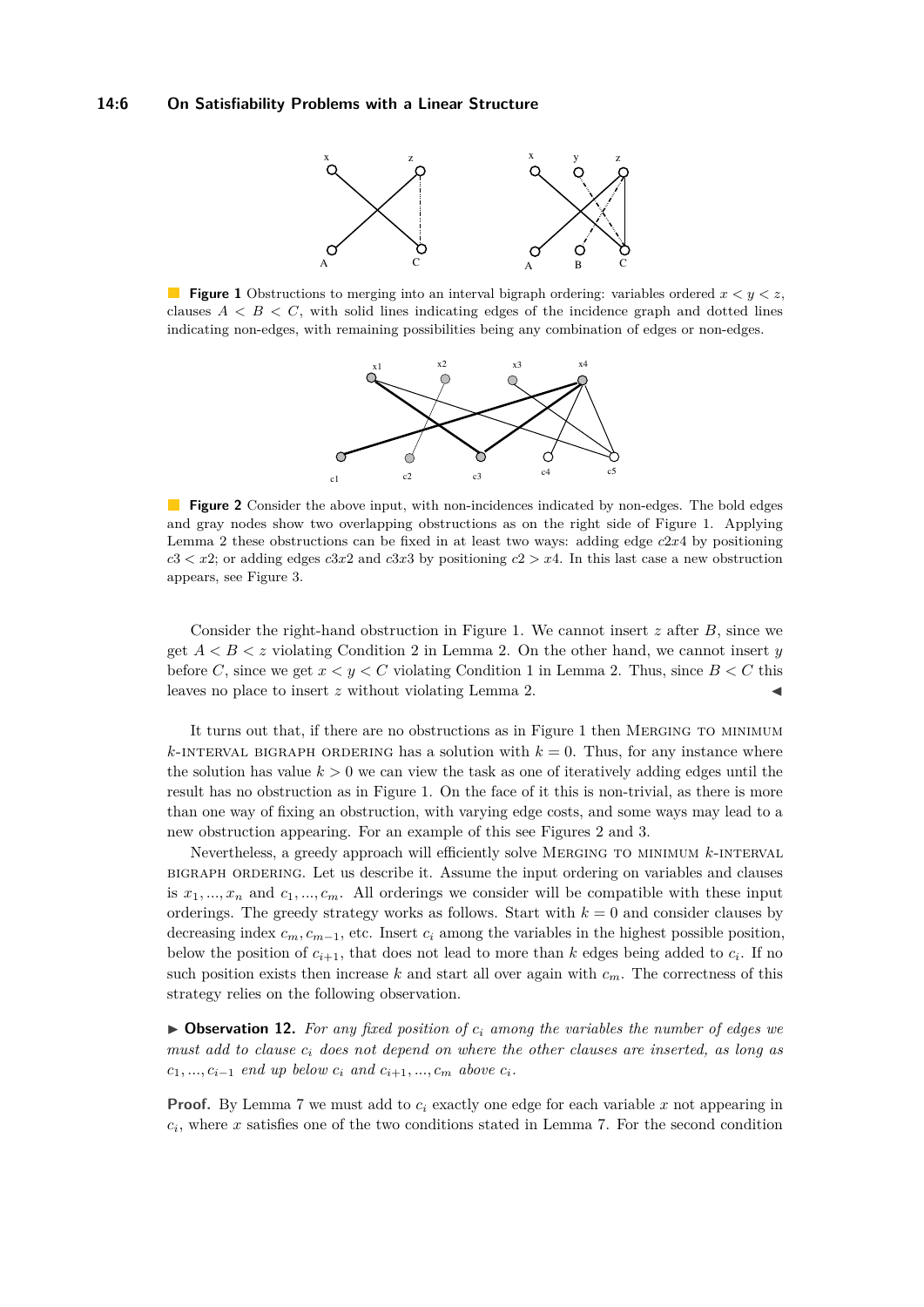

<span id="page-6-0"></span>**Figure 3** Assume we fixed the obstructions from Figure [2](#page-5-1) by adding edges *c*3*x*2 and *c*3*x*3. We then get a new obstruction based in bold edges and gray nodes.

<span id="page-6-1"></span>

| <b>Greedy Algorithm</b> for merging to minimum $k$ -interval bigraph ordering                     |
|---------------------------------------------------------------------------------------------------|
| <b>input:</b> $G = (c1a, var, E)$ , orderings $c1a = c_1, c_2, , c_m$ and $var = x_1, x_2, , x_n$ |
| <b>output:</b> minimum k such that cla and var can be merged into a k-interval ordering           |
| $q := -1$ ;                                                                                       |
| $success := false;$                                                                               |
| while not <i>success</i>                                                                          |
| $q := q + 1;$                                                                                     |
| start with the ordering $x_1, x_2, , x_n$ ;                                                       |
| for $i \equiv m$ downto 1                                                                         |
| insert $c_i$ at the highest position, below $c_{i+1}$ , where EdgesAdded( $c_i$ ) $\leq q$ ;      |
| <b>if</b> no such position exists for clause $c_i$ then <b>break</b> out of the for loop;         |
| <b>if</b> all clauses have been inserted then $success := true$ ;                                 |
| output $q$ ;                                                                                      |
| $EdgesAdded(C) :=$ number of variables satisfying one of the conditions of Lemma 7                |

**Figure 4** Greedy Algorithm for merging to minimum *k*-interval bigraph ordering.

note that  $C'$  can be any of  $c_1, ..., c_{i-1}$  but no other clause. For the first condition note that it does not depend on any other clause, only on the position of  $c_i$  among the variables.

In our greedy strategy, when deciding where to insert  $c_i$  the only restriction imposed on us by earlier decisions is that  $c_i$  must end up below the position of  $c_{i+1}$ . To allow the maximum degree of freedom we simply ensure that we have inserted  $c_{i+1}$  in the highest possible position. The pseudocode is in Figure [4.](#page-6-1)

<span id="page-6-2"></span>**Finder 13.** *The Greedy Algorithm for* MERGING TO MINIMUM *k*-INTERVAL BIGRAPH ORDERING *is correct and can be implemented to run in time*  $\mathcal{O}(|E| \log k)$ *.* 

**Proof.** Let us first argue for correctness. Consider an iteration of the inner loop that successfully found a position for clause  $c_i$  among the variables. For the current value of  $q$ it is not possible to insert  $c_i$  higher than this position without some  $c_j$  needing more than *q* edges added, for some  $i \leq j \leq m$ . This is in fact a loop invariant, as we inserted the clauses of higher index in the highest possible positions under exactly this constraint, and by Observation [12](#page-5-2) their position does not influence the number of edges added to other clauses. Similarly, if for some  $c_i$  and current value of  $q$  we encounter 'no such position exists' then in any ordering of cla ∪ var compatible with the input orders there will be some  $c_j$ ,  $i \leq j \leq m$ which will need more than *k* edges added. Thus, when the algorithm successfully finds positions for all clauses then the current value of *q* is the correct answer.

Let us now argue for the running time. For the  $log k$  factor, rather than iterating on  $q$ until we succeed, we can search for the minimum  $k$  by what is known as galloping search, i.e. try  $q$  equal to 1, 2, 4, 8, etc until we succeed for an integer  $q$ , and then do binary search in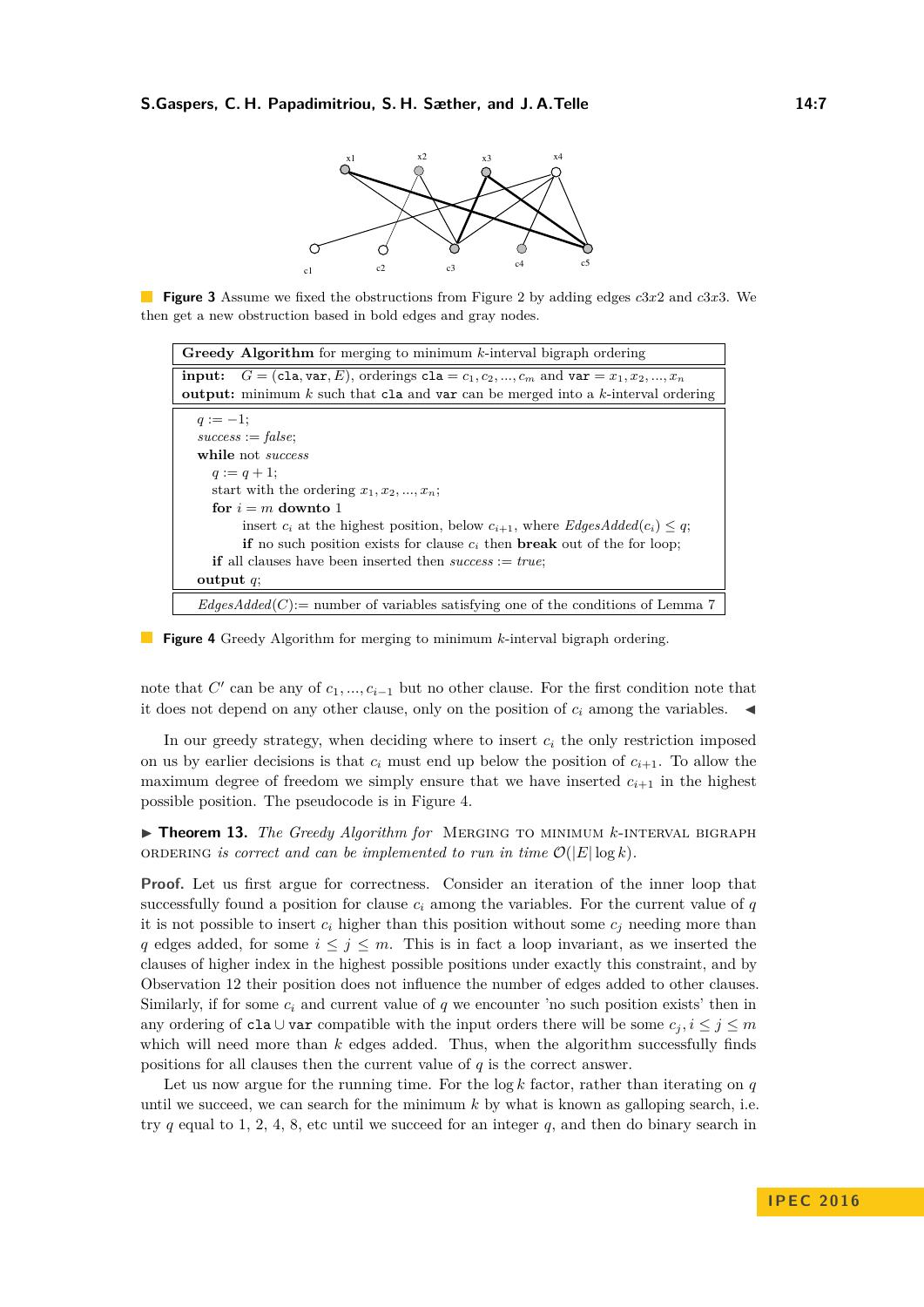### **14:8 On Satisfiability Problems with a Linear Structure**

<span id="page-7-0"></span>Deciding if we can merge to a *q*-interval ordering, for fixed *q*, in  $\mathcal{O}(|E|)$  time  $\forall x \in \text{var: } live(x) := \text{number of clauses } x \text{ appears in}$  $\forall c \in \text{cla}: \text{var}(c) := \text{the set of variables in } c$  $low(c) := i$ , lowest *i* with  $x_i \in var(c)$  $$  $t := n$ : start with the ordering  $x_1, x_2, ..., x_n$ ; for  $i := m$  downto 1 *inserted* := *false*; **while** not *inserted* /\* try to insert  $c_i$  after  $x_t$  \*/ **if**  $livevar + t - low(c_i) - |var(c_i)| \leq q$  **then** insert  $c_i$  after  $x_t$ ; *inserted* := *true*;  $\forall x_i \in var(c_i) : live(x_i) := live(x_i) - 1;$ **if**  $live(x_j) = 0$  and  $j > t$  **then**  $livevar := liverar - 1$ ; **else if**  $t = 0$  **then** halt: 'no for this value of *q*'; **else**  $t := t − 1$ ; if  $live(x_t) > 0$  **then**  $livevar := liver + 1$ ; 'yes for this value of *q*';

**Figure 5** Deciding if we can merge to a *q*-interval ordering, for fixed *q*, in  $\mathcal{O}(|E|)$  time.

the interval  $[q/2..q]$ . To decide on positions for the clauses in time  $\mathcal{O}(|E|)$ , for a fixed q, we need several program variables. The pseudocode is in Figure [5.](#page-7-0)

We maintain for each  $x \in \text{var}$  the value  $live(x)$  as the number of live clauses x appears in, where a live clause is one whose position has not been decided yet. Also, we maintain *livevar* as the number of variables indexed higher than the current *x<sup>t</sup>* and appearing in a live clause. Finally,  $var(c_i)$  are the variables in clause  $c_i$  and  $low(c_i)$  the index of its lowest indexed variable. The number of edges needed for  $c_i$  if inserted immediately after  $x_t$  is then

 $EdgesAdded(c_i) = livevar + t - low(c_i) - |var(c_i)|$ .

This is so since we must add to  $c_i$  exactly one edge for each variable  $x$  not appearing in  $c_i$ , where *x* satisfies one of the two conditions stated in Lemma [7.](#page-3-4) The second condition counts the number of variables indexed higher than the current  $x_t$  and appearing in some clause indexed lower than *c<sup>i</sup>* , i.e. *livevar*, minus the number of variables in *c<sup>i</sup>* of index higher than *t*. The first condition counts the number of variables strictly between  $x_{low(c_i)}$  and  $x_{t+1}$ , i.e.  $t - low(c_i)$ , minus the number of variables in  $c_i$  of index t or less. Summing these two counts we get the above.

### **4 Proof of Theorem [9](#page-3-2)**

In this section we prove Theorem [9,](#page-3-2) namely that if we are given a CNF formula and a *k*-interval ordering of it, we can solve  $\#SAT$  and weighted MAXSAT in time  $\mathcal{O}(m^34^k(m+n))$ .

We first need to introduce the linear ps-width of a formula. We start with the related notion of ps-value of a CNF formula F on variables var and clauses cla. For an assignment *τ* of var, we denote by  $\text{sat}(F,\tau)$  the inclusion maximal set  $\mathcal{C} \subseteq \text{cla so that each clause in } \mathcal{C}$ is satisfied by  $\tau$ . Such a subset  $\mathcal{C} \subset \mathsf{cla}$  is called *projection satisfiable*. The ps-value of F is defined to be the number of projection satisfiable subsets of clauses, *i.e.*  $|PS(F)|$ , where

 $PS(F) = \{ \text{sat}(F,\tau) : \tau \text{ is an assignment of } \text{var} \} \subseteq 2^{\text{cla}}.$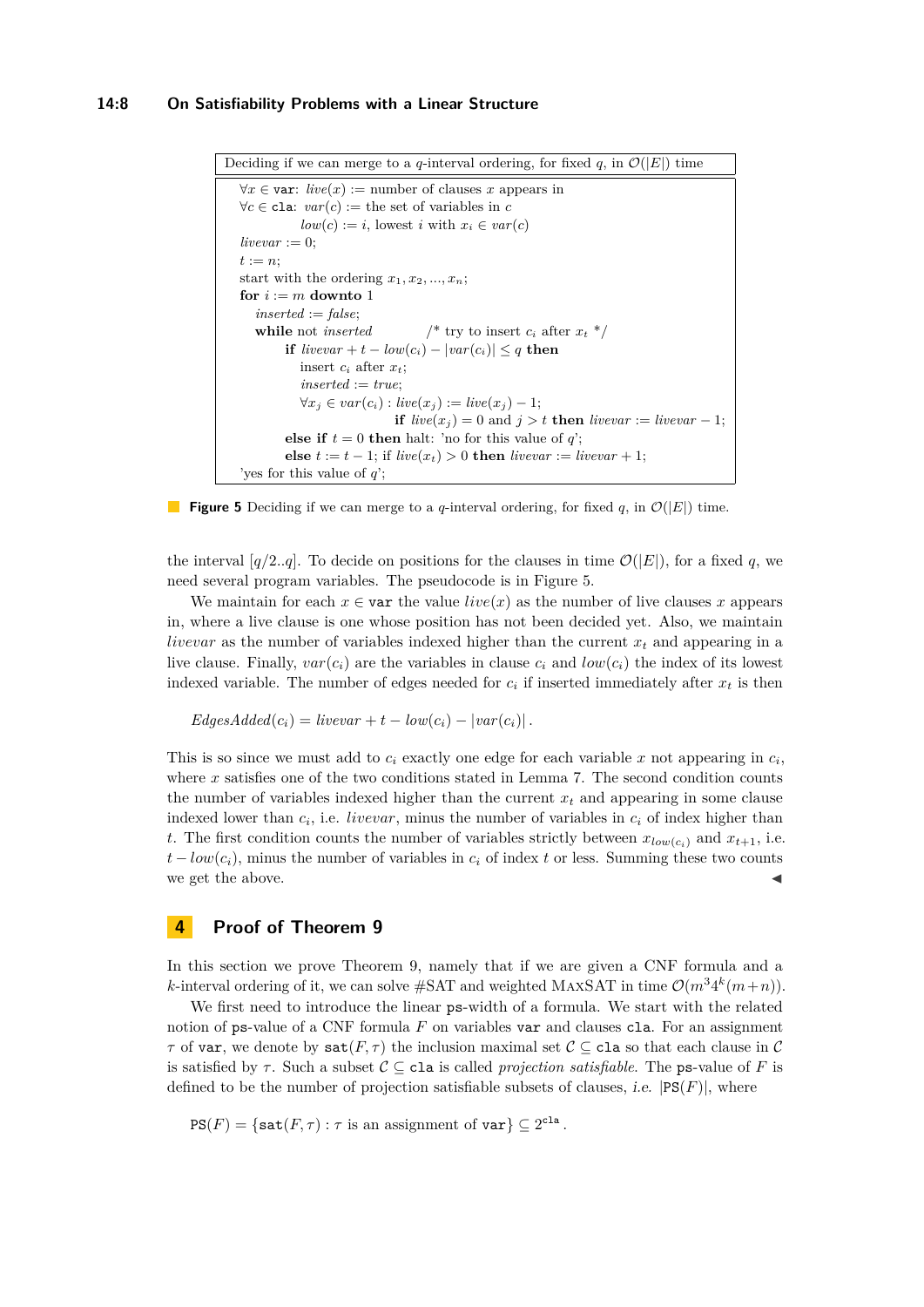### **S.Gaspers, C. H. Papadimitriou, S. H. Sæther, and J. A.Telle 14:9**

Now, consider a linear ordering  $e_1, e_2, ..., e_{n+m}$  of var ∪ cla. For any  $1 \leq i \leq n+m$ we define two disjoint subformulas  $F_1(i)$  and  $F_2(i)$  crossing the cut between  $\{e_1, ..., e_i\}$  and  ${e_{i+1},...,e_{n+m}}$ . We define  $F_1(i)$  to be the subformula we get by removing from *F* all clauses not in {*e*1*, ..., ei*} followed by removing from the remaining clauses each literal of a variable not in  $\{e_{i+1},...,e_{n+m}\}$ , and we define  $F_2(i)$  vice-versa, as the subformula we get by removing from *F* all clauses not in  $\{e_{i+1},...,e_{n+m}\}$  followed by removing from the remaining clauses each literal of a variable not in  $\{e_1, ..., e_i\}.$ 

The ps-width of this linear ordering is defined to be the maximum ps-value over all the  $2(n+m)$  subformulas  $F_1(1), F_2(1), F_1(2), ..., F_2(n+m)$  that cross a cut of the ordering. The linear ps-width of *F* is defined to be the minimum ps-width of all linear orderings of var ∪ cla.

To prove Theorem [9,](#page-3-2) we will show that the input has linear  $ps$ -width at most  $m2^k + 1$ and then we can apply the following result by [\[19\]](#page-12-0).

<span id="page-8-1"></span> $\triangleright$  **Theorem 14** ([\[19\]](#page-12-0)). Given a CNF formula F with *n* variables var and *m* clauses cla, *and a linear ordering of* cla ∪ var *showing that F has linear* ps*-width at most p, we solve*  $\#SAT$  *and weighted* MAXSAT *in time*  $\mathcal{O}(p^2m(m+n))$ *.* 

Before giving the lemma that bounds the linear ps-width of the input formula, we state a useful result.

<span id="page-8-0"></span>I **Lemma 15** ([\[19\]](#page-12-0))**.** *Any interval ordering of an interval CNF formula has* ps*-width no more than the number of its clauses plus one.*

<span id="page-8-2"></span>I **Lemma 16.** *Let F be a k-interval CNF formula on m clauses. Then any k-interval ordering of it has*  $ps$ *-width at most*  $m2^k + 1$ *.* 

**Proof.** Starting from *F* on *m* clauses and its *k*-interval ordering  $\pi$  we first construct an interval CNF formula  $F'$  with at most  $m2^k$  clauses. Any clause  $C$  of  $F$  for which Lemma [7](#page-3-4) prescribes  $k' \leq k$  added edges from C to some k' variables, will be replaced in F' by a set of  $2^{k'}$  clauses consisting of the clause *C* extended by all linear combinations of these  $k'$  variables. Note that  $F'$  is then an interval CNF formula with an interval ordering  $\pi'$  we get from  $\pi$  by naturally expanding a clause  $C$  in  $\pi$  to the  $2^{k'}$  clauses, in any order, that replace  $C$  in  $F'$ .

Applying Lemma [15](#page-8-0) all we need to finalize our proof is to show that the ps-width of the *k*-interval ordering  $\pi$  of  $F$  is no larger than the ps-width of the interval ordering  $\pi'$  of  $F'$ . To do this we must consider cuts of *π*.

Consider subformulas  $F_1(i)$  and  $F_2(i)$  of F crossing a cut of  $\pi$ . We show that for the corresponding cut in  $\pi'$  (i.e. we cut  $\pi'$  in the corresponding place without splitting any of the expanded set of clauses) the **ps**-values of the subformulas  $F'_1$  and  $F'_2$  of  $F'$  associated with this cut has ps-value no smaller than the ps-values of  $F_1(i)$  and  $F_2(i)$ . That is  $|\text{PS}(F_1(i))| \leq |\text{PS}(F'_1)|$  and  $|\text{PS}(F_2(i))| \leq |\text{PS}(F'_2)|$ . Note that the variables of  $F_1(i)$  and  $F'_1$ are the same, and similarly the variables of  $F_2(i)$  and  $F'_2$  are the same. W.l.o.g., we focus on  $F_1(i)$  and  $F'_1$ , which we assume have variables  $var_1$ .

We need to show that if two assignments a, b of  $var_1$  have  $sat(F_1(i), a) \neq sat(F_1(i), b)$ then also  $\text{sat}(F'_1, a) \neq \text{sat}(F'_1, b)$ . W.l.o.g., assume some clause  $C \in \text{sat}(F_1(i), a)$  but  $C \notin \text{sat}(F_1(i), b)$ . We show that we can find a clause  $C'$  that distinguishes *a* and *b* in  $F'_1$  as well. Clause *C* of  $F_1(i)$  comes from an original clause (possibly larger, since *C* lives across a cut) in *F*. Assume this original clause was expanded in *F*' to  $2^{k'}$  clauses, for some  $k' \leq k$ , by extending it with all linear combinations of the  $k'$  new variables. Depending on which variables are on the other side of the cut the clause  $C$  of  $F_1(i)$  has been expanded to a set of  $2^{k''}$ , for some  $k'' \leq k'$ , clauses in  $F'_1$ , still consisting of all linear combinations of the  $k''$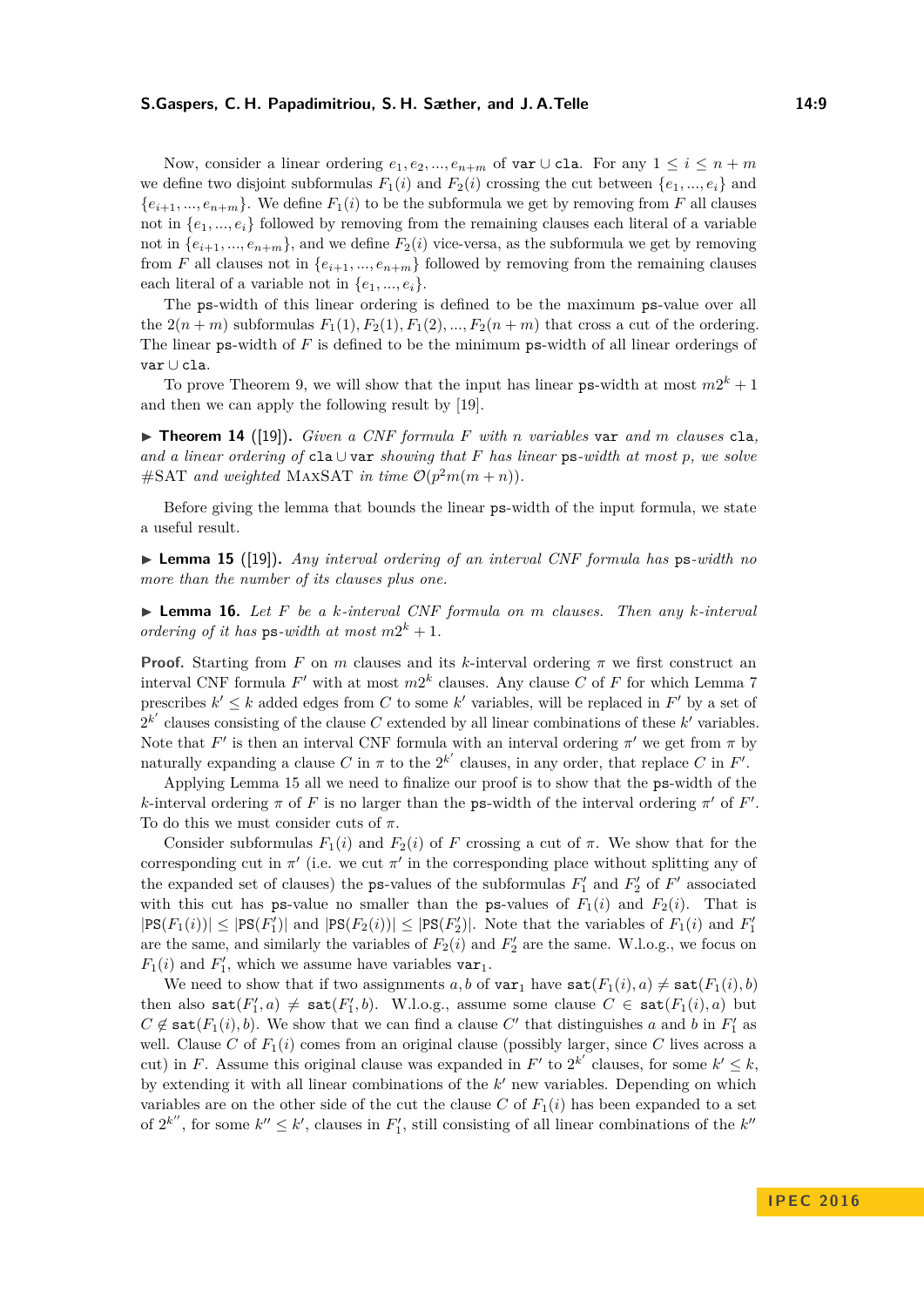#### **14:10 On Satisfiability Problems with a Linear Structure**

variables not in *C*. Since *a* satisfies *C* and *C* is a part of all these expanded clauses we have assignment *a* satisfying all of them. Since *b* does not satisfy *C* there will be exactly one of these  $2^{k''}$  clauses that are not satisfied by *b*, namely the one where the linear combination of the new variables is falsified by assignment *b*. This means that  $\text{sat}(F'_1, a) \neq \text{sat}(F'_1, b)$ .

Thus the ps-width of the *k*-interval ordering of *F* is no more than the ps-width of the interval ordering of  $F'$  and we are done.

Combining Theorem [14](#page-8-1) with Lemma [16](#page-8-2) we arrive at Theorem [9.](#page-3-2) Combining with Theorem [13](#page-6-2) we get the following.

I **Corollary 17.** *Given a CNF formula and two total orderings, one for its m clauses and one for its n variables, we can in polynomial time find the minimum k such that these two orders can be merged into a k-interval ordering and then solve #SAT and MaxSAT in time*  $\mathcal{O}(m^3 4^k(m+n)).$ 

# <span id="page-9-0"></span>**5 Proof of Theorem [6](#page-3-1)**

In this section we prove Theorem [6,](#page-3-1) namely that it is NP-hard to recognize *k*-interval bigraphs, already for  $k = 1$ .

**Proof.** We give a polynomial time reduction from the 3-PARTITION problem, which is strongly NP-hard [\[7\]](#page-12-14). Given an integer *b*, a set *A* of 3*n* elements, and a positive integer  $s(a)$  for each *a* ∈ *A* such that  $b/4 < s$ (*a*)  **for each** *a* **∈** *A* **and**  $\sum_{a \in A} s(a) = n \cdot b$ **, the question is** whether *A* can be partitioned into disjoint sets  $A_1, \ldots, A_n$  such that  $\sum_{a \in A_i} s(a) = b$  for each  $i \in \{1, \ldots, n\}.$ 

For a 3-PARTITION instance  $(b, A, s)$ , we construct an instance  $G = (V, E)$  for the 1interval bigraph recognition problem as follows. We assume, w.l.o.g., that  $b \geq 4$ , and therefore,  $s(a) > 1$  for each  $a \in A$ .

We add a set of *slot* vertices  $S = \bigcup_{i=1}^{n} S_i$  with  $S_i = \{s_{i,1}, \ldots, s_{i,b+1}\}$ . For all  $i, j$  with  $1 \leq i \leq n$  and  $1 \leq j \leq b$  we add a vertex  $\ell_{i,j}$  that is adjacent to both  $s_{i,j}$  and  $s_{i,j+1}$ , so that  $(s_{i,1}, \ell_{i,1}, s_{i,2}, \ell_{i,2}, \ldots, s_{i,b}, \ell_{i,b}, s_{i,b+1})$  is a path for each  $i \in \{1, \ldots, n\}.$ 

For each  $i \in \{1, ..., n-1\}$  we add a *delimiter* vertex  $s_i^d$ , and two vertices  $\ell_i^{d,1}$  and  $\ell_i^{d,2}$ . We make  $\ell_i^{d,1}$  adjacent to  $s_{i,b}$ ,  $s_{i,b+1}$ ,  $s_i^d$ , and  $s_{i+1,1}$  and we make  $\ell_i^{d,2}$  adjacent to  $s_{i,b+1}$ ,  $s_i^d$ ,  $s_{i+1,1}$ , and  $s_{i+1,2}$ . The set of delimiter vertices is  $D = \bigcup_{i=1}^{n-1} \{s_i^d\}$ .

We add a *track* vertex *t* that is adjacent to each vertex in  $S \cup D \setminus \{s_1^d\}$ .

We add *left anchor* vertices  $a^l$ ,  $\ell^{a,l}$ , and make  $\ell^{a,l}$  adjacent to  $a^l$ ,  $s_{1,1}$ , and  $s_{1,2}$ . Symmetrically, we add *right anchor* vertices  $a^r$ ,  $\ell^{a,r}$ , and make  $\ell^{a,r}$  adjacent to  $a^r$ ,  $s_{n,b+1}$ , and  $s_{n,b}$ . See Figure [6](#page-10-0) for an illustration of the graph constructed so far.

For each element  $a \in A$ , we add a *numeral* gadget which is obtained from a path on  $2 \cdot s(a) + 1$  new vertices  $(\ell_{a,0}^n, n_{a,1}, \ell_{a,1}^n, \ldots, n_{a,s(a)-1}, \ell_{a,s(a)-1}^n, n_{a,s(a)}, \ell_{a,s(a)}^n)$  and the track vertex *t* is made adjacent to  $n_{a,1}, \ldots, n_{a,s(a)}$ . See Figure [7](#page-11-3) for an illustration of a numeral gadget.

We will now show that  $(b, A, s)$  is a Yes-instance for 3-PARTITION if and only if G is a 1interval bigraph. For the forward direction, consider a solution  $A_1, \ldots, A_n$  to the 3-PARTITION instance. We construct an interval representation following the scheme outlined in Figure [6,](#page-10-0) which is missing the numeral gadgets. Now, for each  $A_i = \{x, y, z\}$ , we can intersperse the intervals  $s_{i,1}, \ldots, s_{i,s(x)+1}$  with the intervals  $n_{x,1}, \ldots, n_{x,s(x)}$ , intersperse the intervals  $s_{i,s(x)+1}, \ldots, s_{i,s(x)+s(y)+1}$  with the intervals  $n_{y,1}, \ldots, n_{y,s(y)}$ , and intersperse the intervals  $s_{i,s(x)+s(y)+1}, \ldots, s_{i,b+1}$  with the intervals  $n_{z,1}, \ldots, n_{z,s(z)}$ . In this way, each vertex  $\ell_{i,j}$ , 1 ≤ *i* ≤ *n*, 1 ≤ *j* ≤ *b*, is non-adjacent to exactly one vertex (from { $n_{a,1}, \ldots, n_{a,s(a)} : a \in A$ })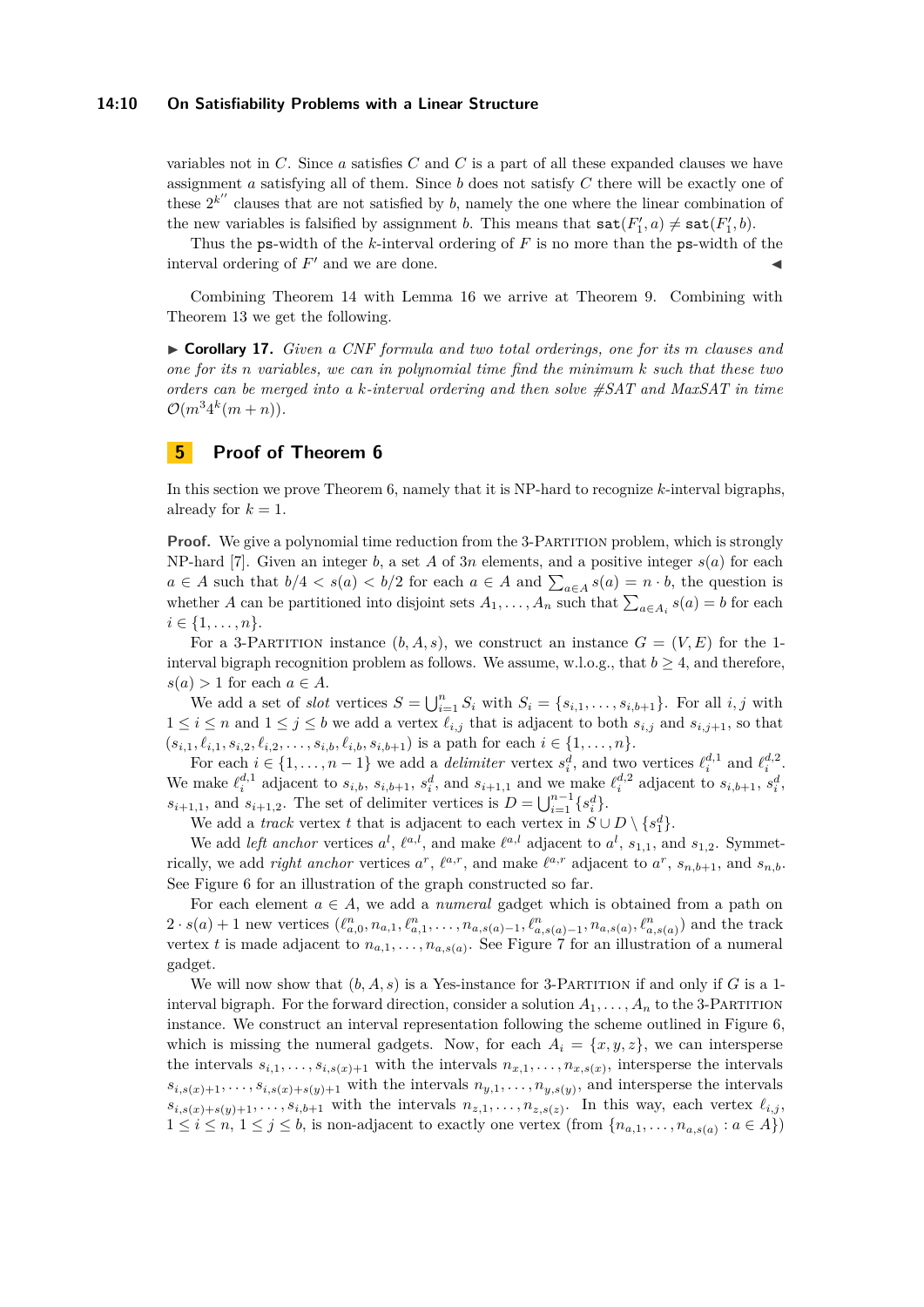<span id="page-10-0"></span>

**Figure 6** A part of the graph constructed by our reduction and a corresponding 1-interval representation formed by the all the vertices except the numeral gadgets. The top two rows of intervals correspond to the vertices in one partite set of the bipartition and the bottom rows to vertices in the other partite set.

whose corresponding intervals overlap, and each vertex  $\ell_{a,j}^n$ ,  $a \in A$ ,  $1 \leq j \leq s(a) - 1$ , is non-adjacent to exactly one vertex (from  $\{s_{i,2},\ldots,s_{i,b}:1\leq i\leq n\}$ ) whose corresponding intervals overlap. This certifies that *G* is a 1-interval bigraph.

For the backward direction, we observe that our construction enforces the rigid structure from Figure [6.](#page-10-0) Intuitively, for each  $i \in \{1, \ldots, n\}$ , the vertices  $\ell_{i,j}$  enforce an ordering of the intervals corresponding to the vertices in  $S_i$ , and the delimiters glue the different sections of  $S_i$  vertices together in a linear fashion. Observe that between two vertices  $s_{i,j}$  and  $s_{i,j+1}$ , we can still insert one vertex if it is adjacent to *t*, and we exploit this property to intersperse the numerals. The anchor vertices are used to stretch the structure of the slot vertices beyond the left and the right of the track *t*. This ensures then that the numerals need to be interspersed with the slots. Since there are no elements  $a \in A$  with  $s(a) = 1$ , it is also not possible for a numeral gadget to intersperse a section  $S_i$  of slot vertices before  $s_{i,1}$  or after  $s_{i,b+1}$ . In addition, the delimiters ensure that numerals do not straddle different  $S_i$ 's. Therefore, we can obtain a solution to the 3-PARTITION instance by setting  $A_i$  to the elements from  $A$  that we used to construct the numeral gadgets that are interspersed with the slots in  $S_i$ .  $\overline{a}$ 

### **6 Discussion**

The algorithmic challenge of CNF satisfiability and constraint satisfaction is central in both computational theory and practice, and new angles of attack to these age-old problems keep emerging. Here we focused on instances which possess a linear structure, and we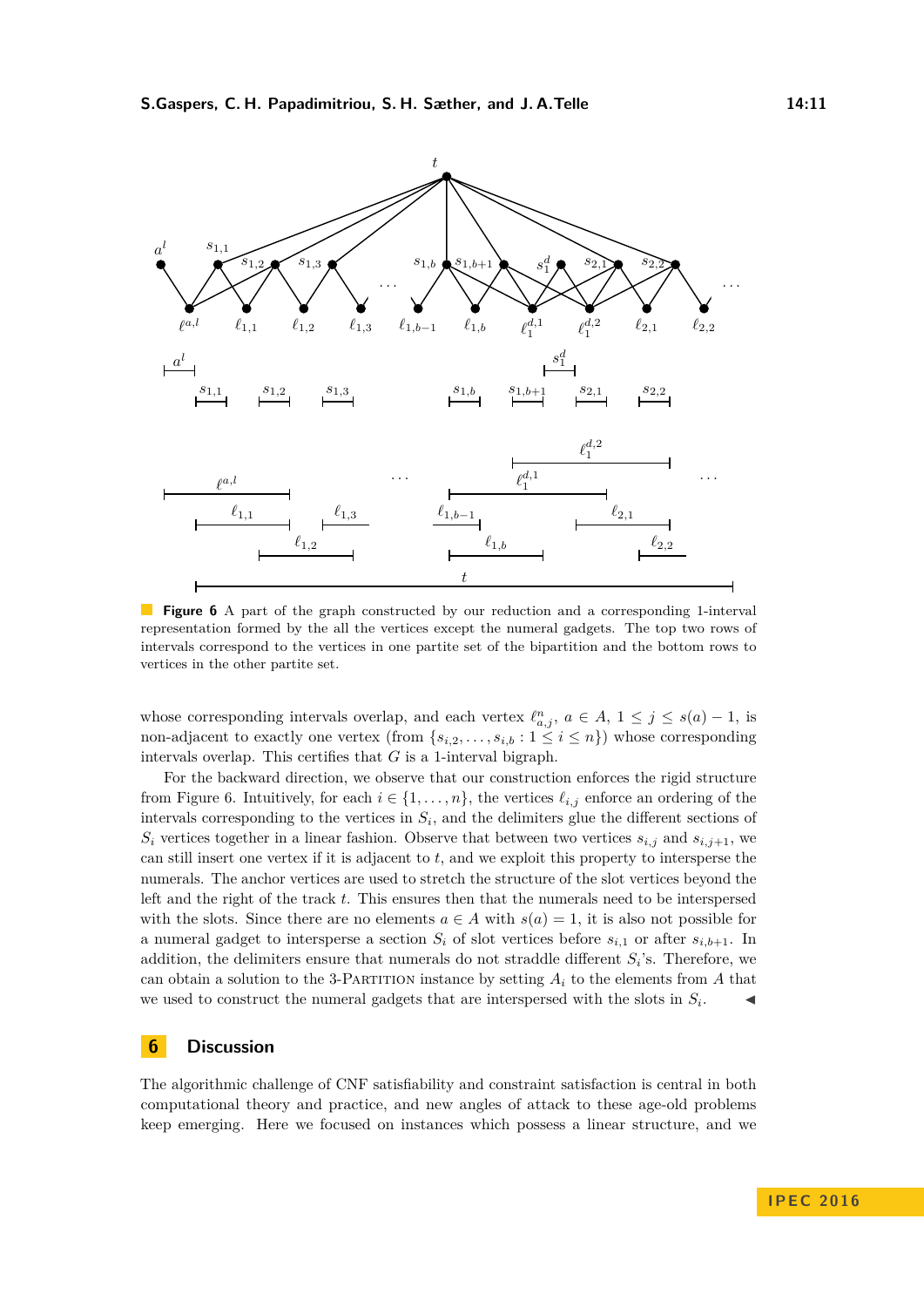<span id="page-11-3"></span>

**Figure 7** A numeral gadget for element *a* ∈ *A*.

proposed a new approach to dealing with local departures from such structure, as well as for deducing linear structure from partial evidence; we also identified complexity obstacles to fully exploiting and extending our approach. Our work raises several questions:

- What if only one side of the bipartite incidence graph is ordered? Say we are given an ordering of variables and asked if the clauses can be inserted so as to yield a *k*-interval ordering. For the case  $k = 0$  we can use the obstructions in Figure [1](#page-5-0) to guide us towards a linear ordering also of the clauses, e.g., for a pair of clauses *A, C* with two variables  $x < z$  where  $xC$ ,  $zA$  are edges and  $zC$  is a non-edge we must place C before A. We believe such an approach should solve the  $k = 0$  case in polynomial time, but we are less optimistic about the general case of minimizing *k*.
- What if we are given a partial order, with some special properties, on variables and  $\bar{a}$ clauses? Note that already the approach for  $k = 0$  hinted at above could yield a situation with a linear order on variables and a partial order on clauses.
- $\blacksquare$  For which industrial CNF instances can we find *k*-interval orderings for low values of *k*? Our greedy algorithm for merging two linear orders to a minimum *k*-interval ordering is practical and can be applied to large instances in the SAT corpora. In light of the hardness result for recognizing 1-interval bigraphs, heuristics or domain expertise could be used to generate orders for clauses and variables, when they are not already given. For a preliminary experimental study using heuristics to compute linear orderings that produce *k*-interval bigraphs with small *k*, we refer to [\[5\]](#page-12-15).
- Which other classes of interval bigraph CSP instances can be solved efficiently? Our  $\equiv$ hardness result is for general CSPs with large domains. For CSPs with Boolean domains we can show a similar hardness result albeit not for *k*-interval bigraph instances, instead for a different notion of "imperfection" where we are given *k* pairs of clause vertices in the incidence graph such that merging each such pair results in an interval bigraph.

### **References**

- <span id="page-11-0"></span>**1** Amotz Bar-Noy, Reuven Bar-Yehuda, Ari Freund, Joseph (Seffi) Naor, and Baruch Schieber. A unified approach to approximating resource allocation and scheduling. In *Proceedings of the Thirty-second Annual ACM Symposium on Theory of Computing*, STOC'00, pages 735–744, New York, NY, USA, 2000. ACM. [doi:10.1145/335305.335410](http://dx.doi.org/10.1145/335305.335410).
- <span id="page-11-1"></span>**2** Andreas Brandstädt and Vadim V. Lozin. On the linear structure and clique-width of bipartite permutation graphs. *Ars Comb.*, 67, 2003.
- <span id="page-11-2"></span>**3** Johann Brault-Baron, Florent Capelli, and Stefan Mengel. Understanding model counting for beta-acyclic CNF-formulas. In *32nd International Symposium on Theoretical Aspects of*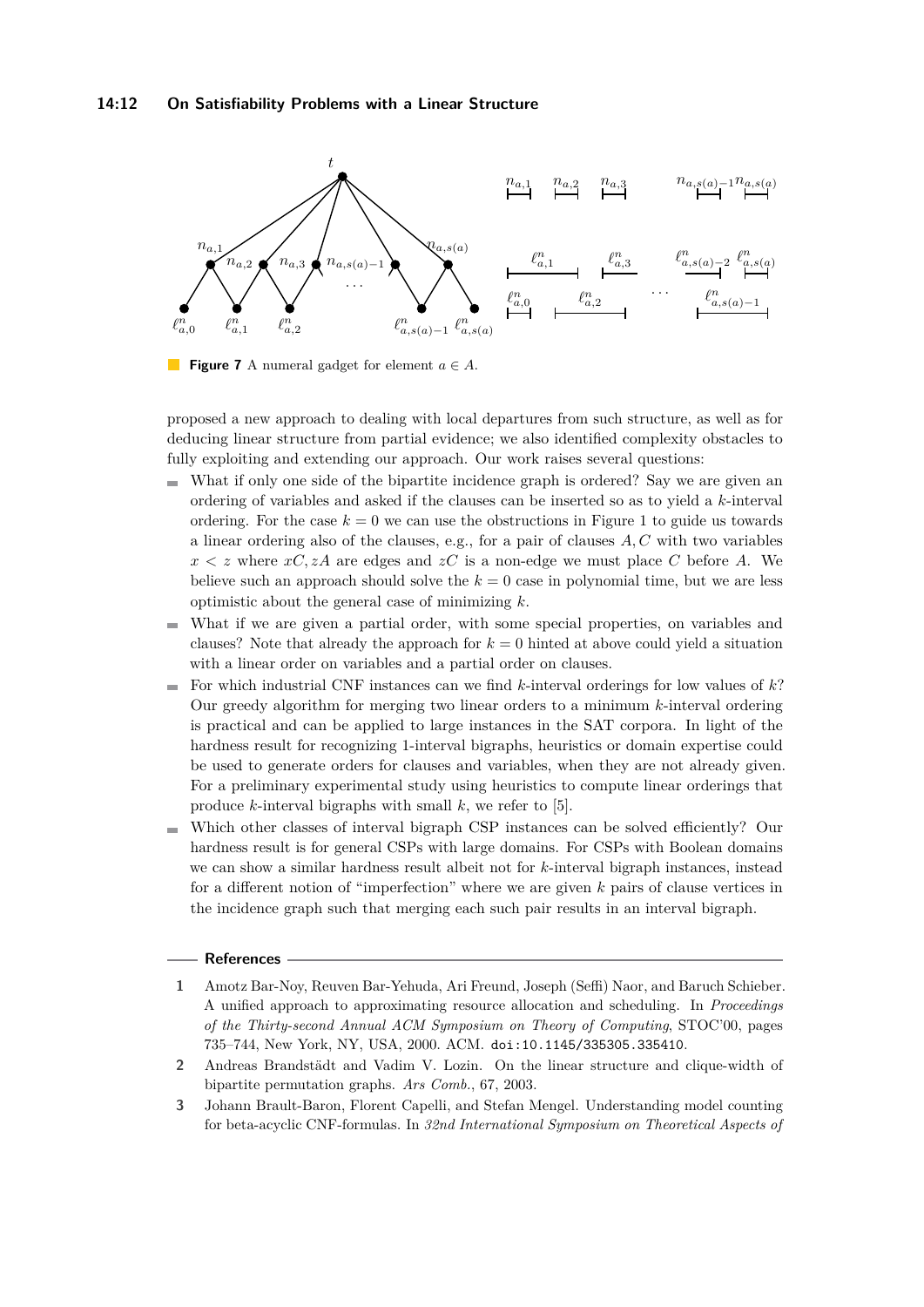*Computer Science, STACS 2015, March 4-7, 2015, Germany*, volume 30 of *LIPIcs*, pages 143–156. Schloss Dagstuhl – Leibniz-Zentrum fuer Informatik, 2015. [doi:10.4230/LIPIcs.](http://dx.doi.org/10.4230/LIPIcs.STACS.2015.143) [STACS.2015.143](http://dx.doi.org/10.4230/LIPIcs.STACS.2015.143).

- <span id="page-12-11"></span>**4** Rodney G. Downey and Michael R. Fellows. *Parameterized Complexity*. Monographs in Computer Science. Springer, 1999. [doi:10.1007/978-1-4612-0515-9](http://dx.doi.org/10.1007/978-1-4612-0515-9).
- <span id="page-12-15"></span>**5** Christian Egeland. Algorithms for linearly ordered boolean formulas. Master's thesis, University of Bergen, 2016. URL: <http://hdl.handle.net/1956/12667>.
- <span id="page-12-1"></span>**6** Eldar Fischer, Johann A. Makowsky, and Elena V. Ravve. Counting truth assignments of formulas of bounded tree-width or clique-width. *Discrete Applied Mathematics*, 156(4):511– 529, 2008. [doi:10.1016/j.dam.2006.06.020](http://dx.doi.org/10.1016/j.dam.2006.06.020).
- <span id="page-12-14"></span>**7** M. R. Garey and David S. Johnson. *Computers and Intractability: A Guide to the Theory of NP-Completeness*. W. H. Freeman, 1979.
- <span id="page-12-3"></span>**8** Serge Gaspers and Stefan Szeider. Backdoors to satisfaction. In Hans L. Bodlaender, Rod Downey, Fedor V. Fomin, and Dániel Marx, editors, *The Multivariate Algorithmic Revolution and Beyond – Essays Dedicated to Mike Fellows on His 60th Birthday*, volume 7370 of *Lecture Notes in Computer Science*, pages 287–317. Springer, 2012. [doi:10.1007/](http://dx.doi.org/10.1007/978-3-642-30891-8_15) [978-3-642-30891-8\\_15](http://dx.doi.org/10.1007/978-3-642-30891-8_15).
- <span id="page-12-4"></span>**9** Serge Gaspers and Stefan Szeider. Strong backdoors to bounded treewidth SAT. In *54th Annual IEEE Symposium on Foundations of Computer Science, FOCS 2013, 26-29 October, 2013, Berkeley, CA, USA*, pages 489–498. IEEE Computer Society, 2013. [doi:10.1109/](http://dx.doi.org/10.1109/FOCS.2013.59) [FOCS.2013.59](http://dx.doi.org/10.1109/FOCS.2013.59).
- <span id="page-12-5"></span>**10** Martin Charles Golumbic and Ron Shamir. Complexity and algorithms for reasoning about time: A graph-theoretic approach. *J. ACM*, 40(5):1108–1133, November 1993. [doi:10.](http://dx.doi.org/10.1145/174147.169675) [1145/174147.169675](http://dx.doi.org/10.1145/174147.169675).
- <span id="page-12-12"></span>**11** Georg Gottlob and Stefan Szeider. Fixed-parameter algorithms for artificial intelligence, constraint satisfaction and database problems. *Comput. J.*, 51(3):303–325, 2008. [doi:](http://dx.doi.org/10.1093/comjnl/bxm056) [10.1093/comjnl/bxm056](http://dx.doi.org/10.1093/comjnl/bxm056).
- <span id="page-12-6"></span>**12** Frank Harary, Jerald A Kabell, and Frederick R McMorris. Bipartite intersection graphs. *Commentationes Mathematicae Universitatis Carolinae*, 23(4):739–745, 1982.
- <span id="page-12-9"></span>**13** Pavol Hell and Jing Huang. Interval bigraphs and circular arc graphs. *Journal of Graph Theory*, 46(4):313–327, 2004. [doi:10.1002/jgt.20006](http://dx.doi.org/10.1002/jgt.20006).
- <span id="page-12-7"></span>**14** Haiko Müller. Recognizing interval digraphs and interval bigraphs in polynomial time. *Discrete Applied Mathematics*, 78(1-3):189–205, 1997. [doi:10.1016/S0166-218X\(97\)](http://dx.doi.org/10.1016/S0166-218X(97)00027-9) [00027-9](http://dx.doi.org/10.1016/S0166-218X(97)00027-9).
- <span id="page-12-13"></span>**15** Christos H. Papadimitriou and Mihalis Yannakakis. On the complexity of database queries. *Journal of Computer and System Sciences*, 58(3):407–427, 1999. [doi:10.1006/jcss.1999.](http://dx.doi.org/10.1006/jcss.1999.1626) [1626](http://dx.doi.org/10.1006/jcss.1999.1626).
- <span id="page-12-2"></span>**16** Daniël Paulusma, Friedrich Slivovsky, and Stefan Szeider. Model counting for CNF formulas of bounded modular treewidth. In *STACS*, volume 20 of *LIPIcs*, pages 55–66. Schloss Dagstuhl – Leibniz-Zentrum fuer Informatik, 2013. [doi:10.4230/LIPIcs.STACS.2013.55](http://dx.doi.org/10.4230/LIPIcs.STACS.2013.55).
- <span id="page-12-8"></span>**17** Arash Rafiey. Recognizing interval bigraphs by forbidden patterns. *CoRR*, abs/1211.2662, 2012.
- <span id="page-12-10"></span>**18** Jean-Charles Régin and Jean-Francois Puget. A filtering algorithm for global sequencing constraints. In *Proceedings of the 3rd International Conference on Principles and Practice of Constraint Programming (CP 1997)*, volume 1330 of *Lecture Notes in Computer Science*, pages 32–46. Springer, 1997. [doi:10.1007/BFb0017428](http://dx.doi.org/10.1007/BFb0017428).
- <span id="page-12-0"></span>**19** Sigve Hortemo Sæther, Jan Arne Telle, and Martin Vatshelle. Solving #SAT and MAXSAT by dynamic programming. *J. Artif. Intell. Res. (JAIR)*, 54:59–82, 2015. [doi:10.1613/](http://dx.doi.org/10.1613/jair.4831) [jair.4831](http://dx.doi.org/10.1613/jair.4831).